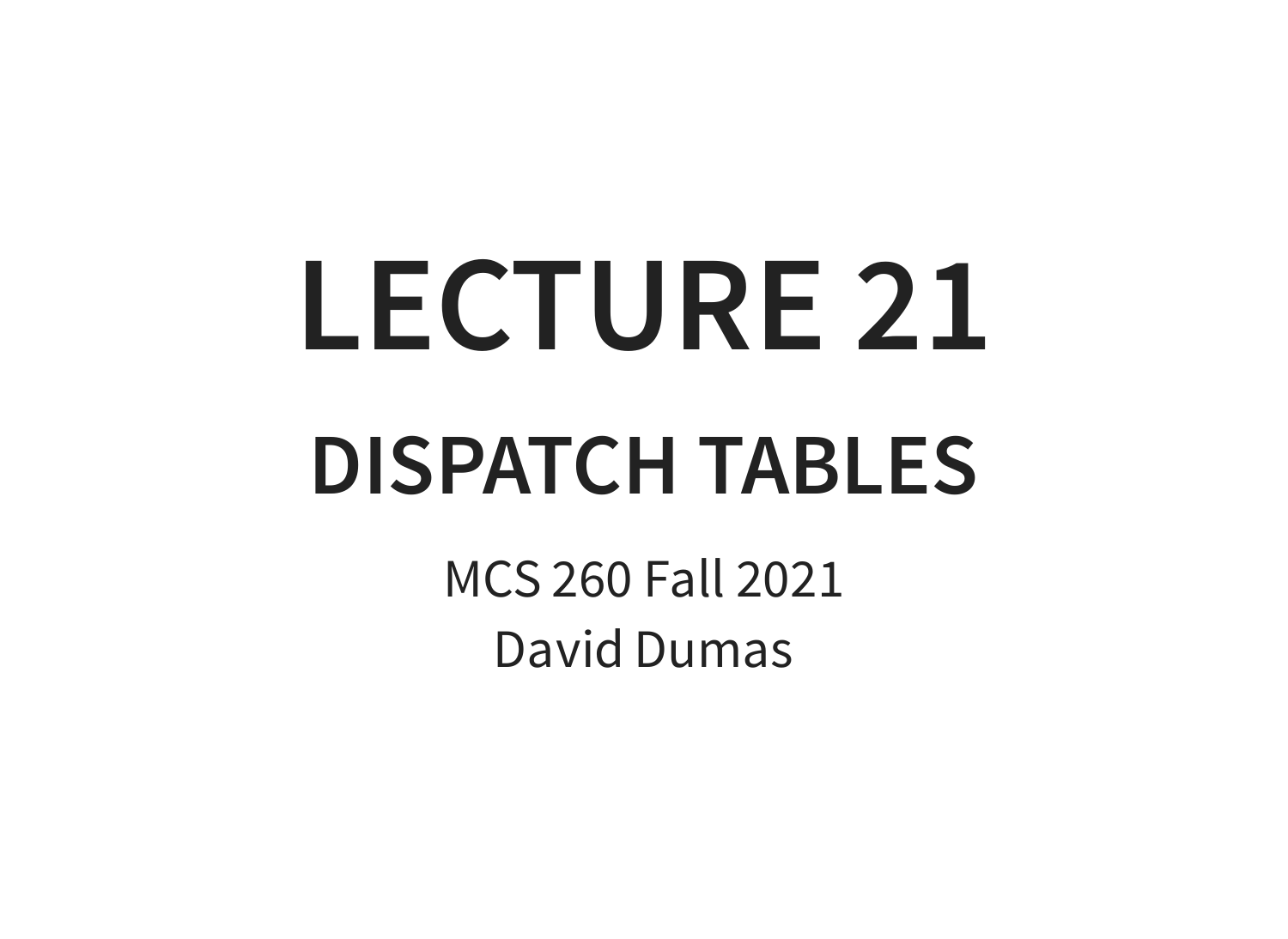### **REMINDERS**

- Project 2 solution will be posted Friday
- Project 3 to be announced next week; due Nov 5
- Homework 7 due tomorrow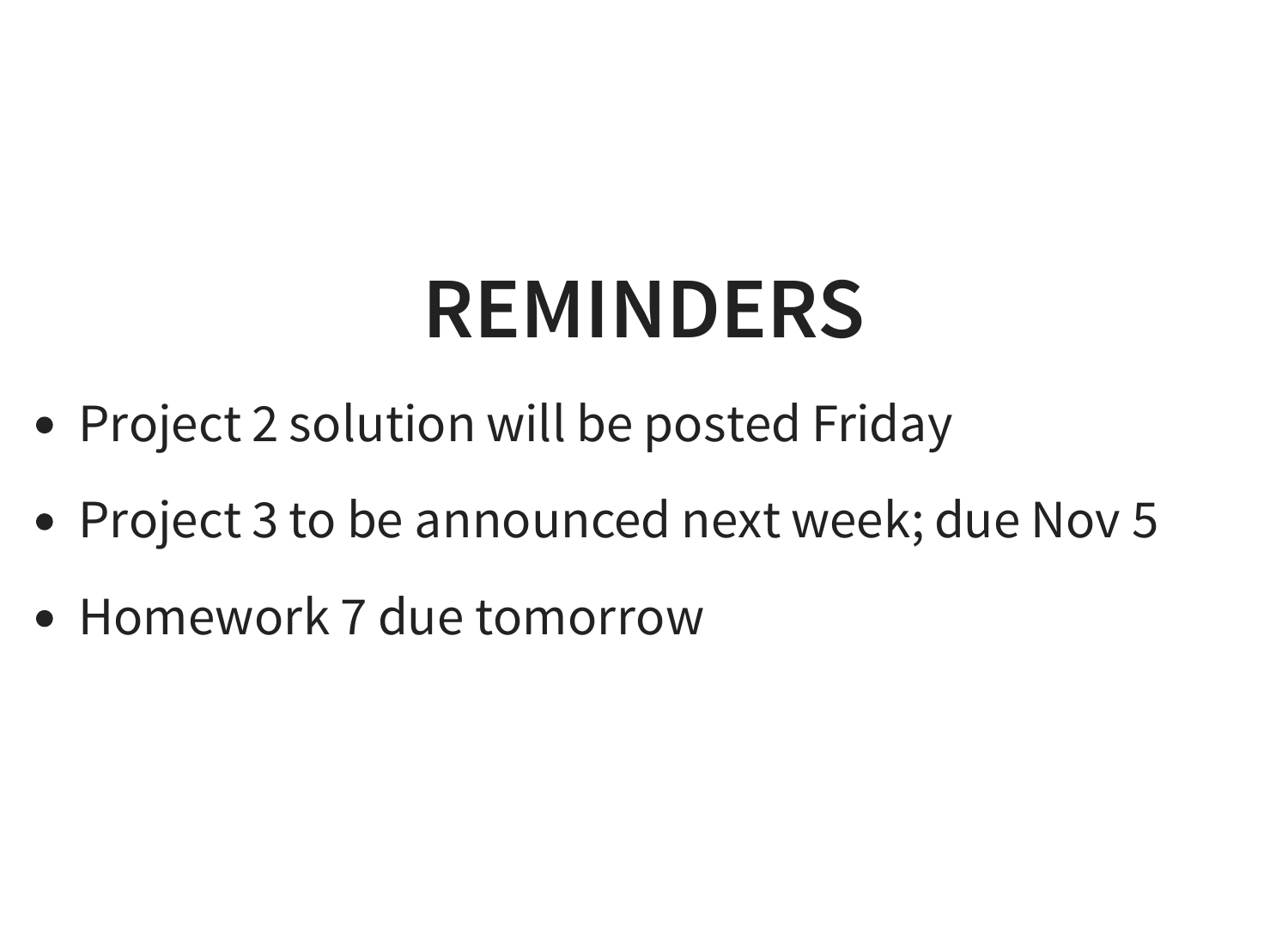## **COMMON SITUATION**

Chain of of/elif/elif/else checking the same variable, taking a different action for each possible value.

```
if s == "exit":exit()
elif s == "help":
    print(HELP_MSG)
elif s == "next":x = f(x)print(x)
```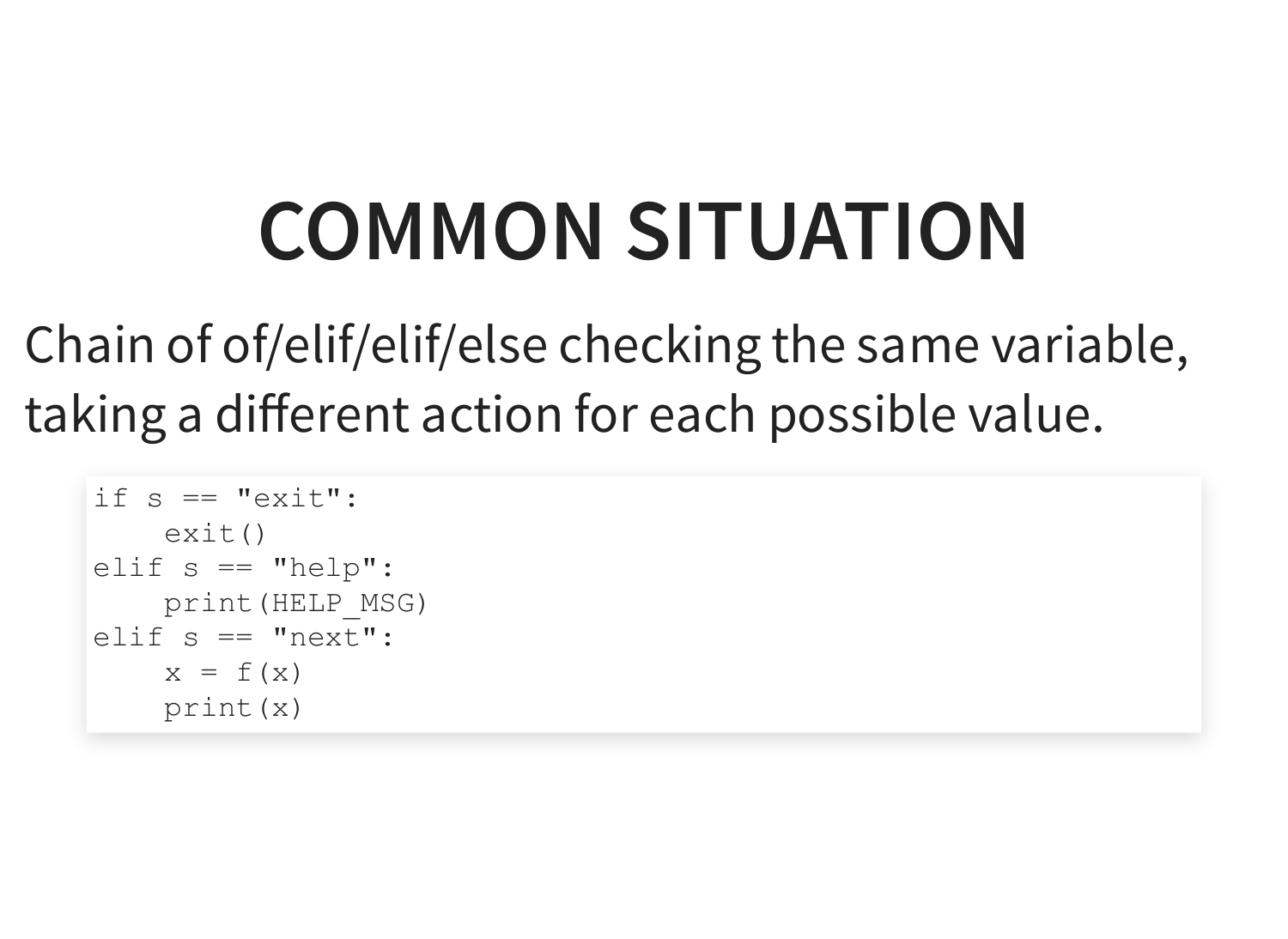#### If we put the body of each if/elif into a function, this would look like:

```
if s == "exit":exit()
elif s == "help":do_help()
elif s == "next":do_next()
```
This is ok, but the similarity of all the elif blocks is suspicious. Is there a shorter way?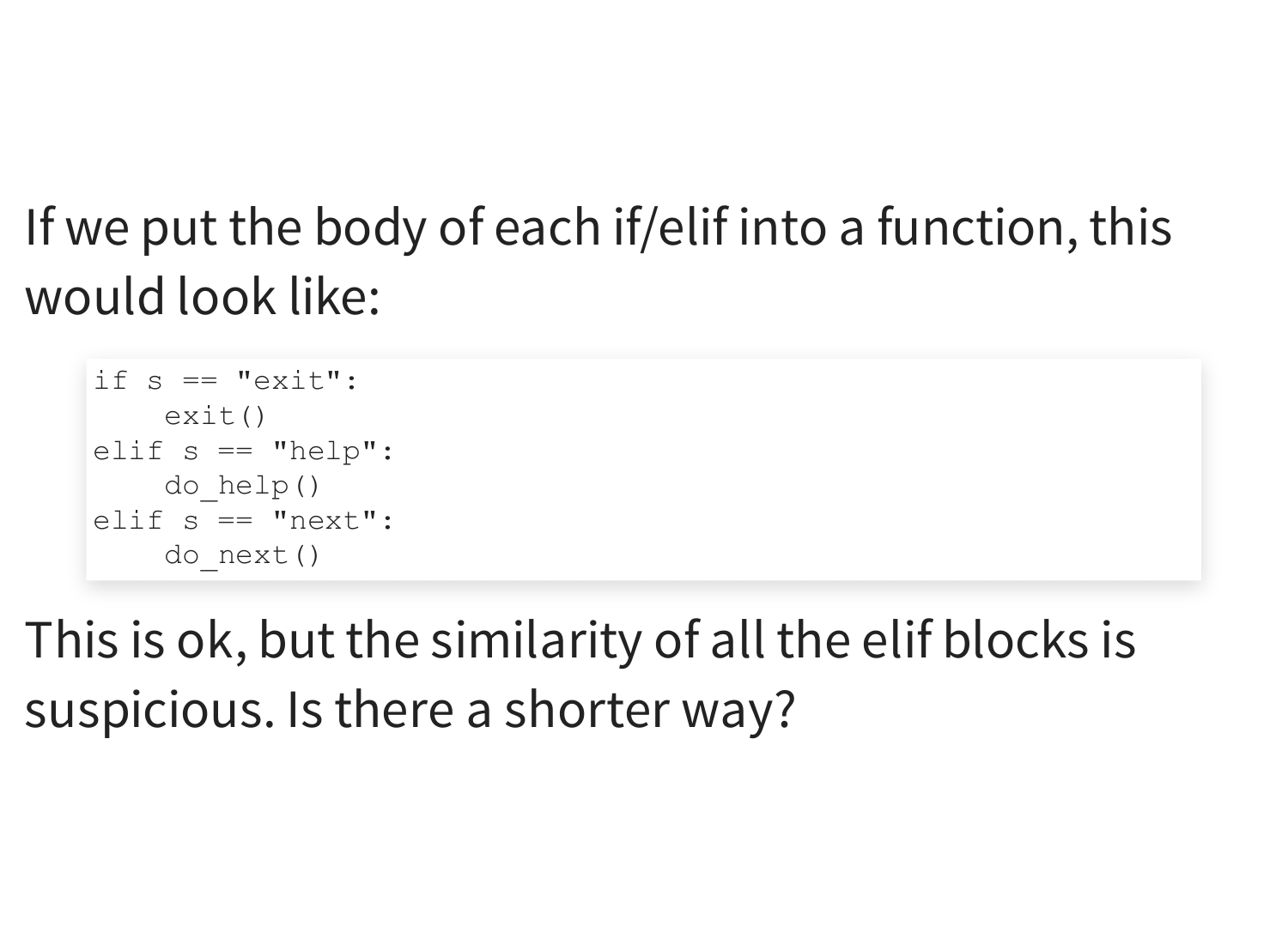#### We can reduce duplication by storing the mapping from values to functions in a dict.

```
handlers = {
    "exit": exit,
    "help": do help,
    "next": do_next
}
if s in handlers:
    handlers[s]() # replaces all the if/elif bodies
```
#### The dictionary handlers is an example of a **dispatch table**.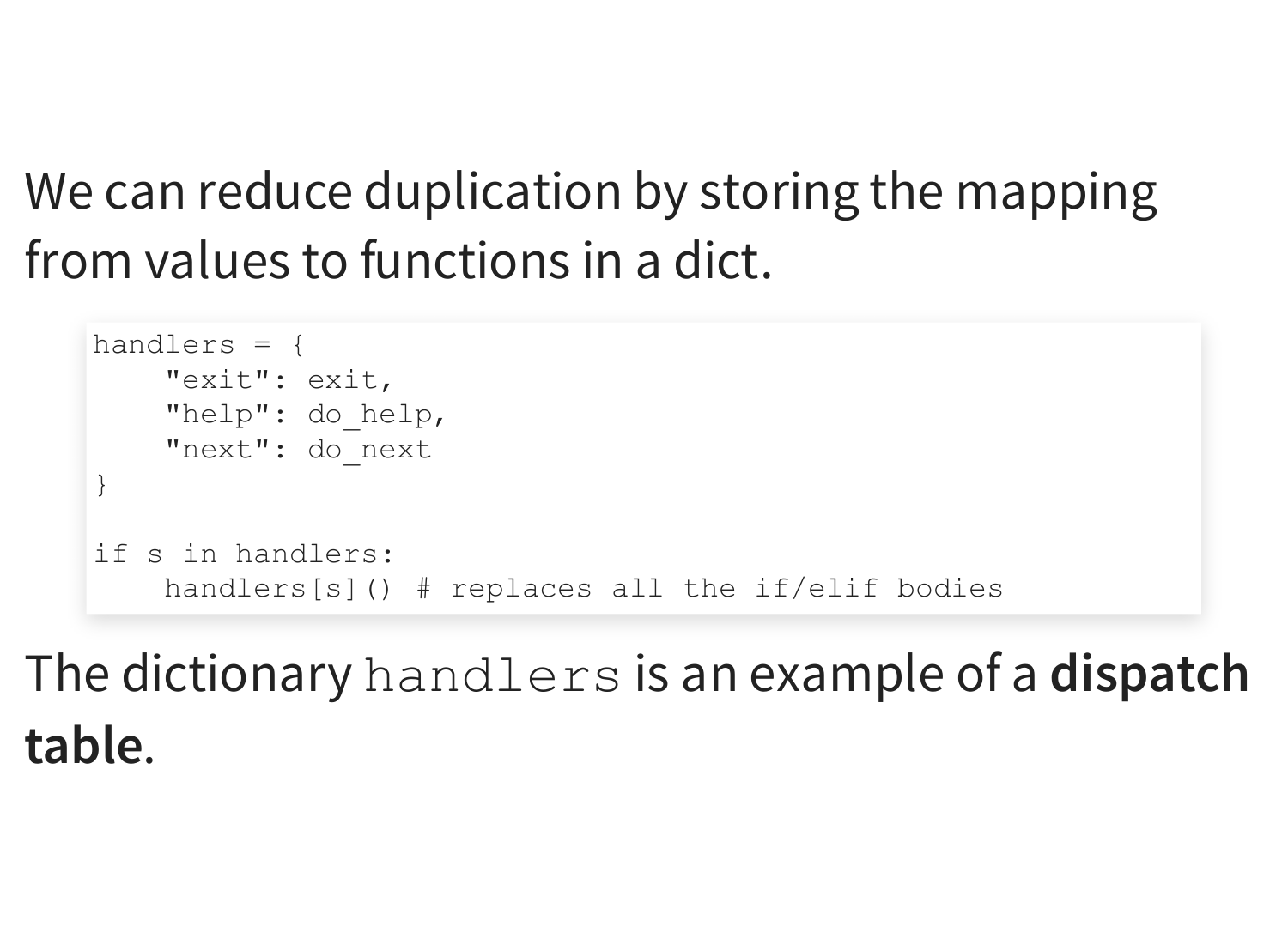# **DISPATCH TABLES**

A mapping from values to actions, so looking up the value associated to a key and calling it replaces a long chain of if/elif.

Advantages:

- Possible actions are stored in an actual data structure, rather than implicitly described by code.
- Make introspection possible (program can list, examing, modify the table)
- Late extensibility: Program doesn't necessarily need to know the entire table when it starts!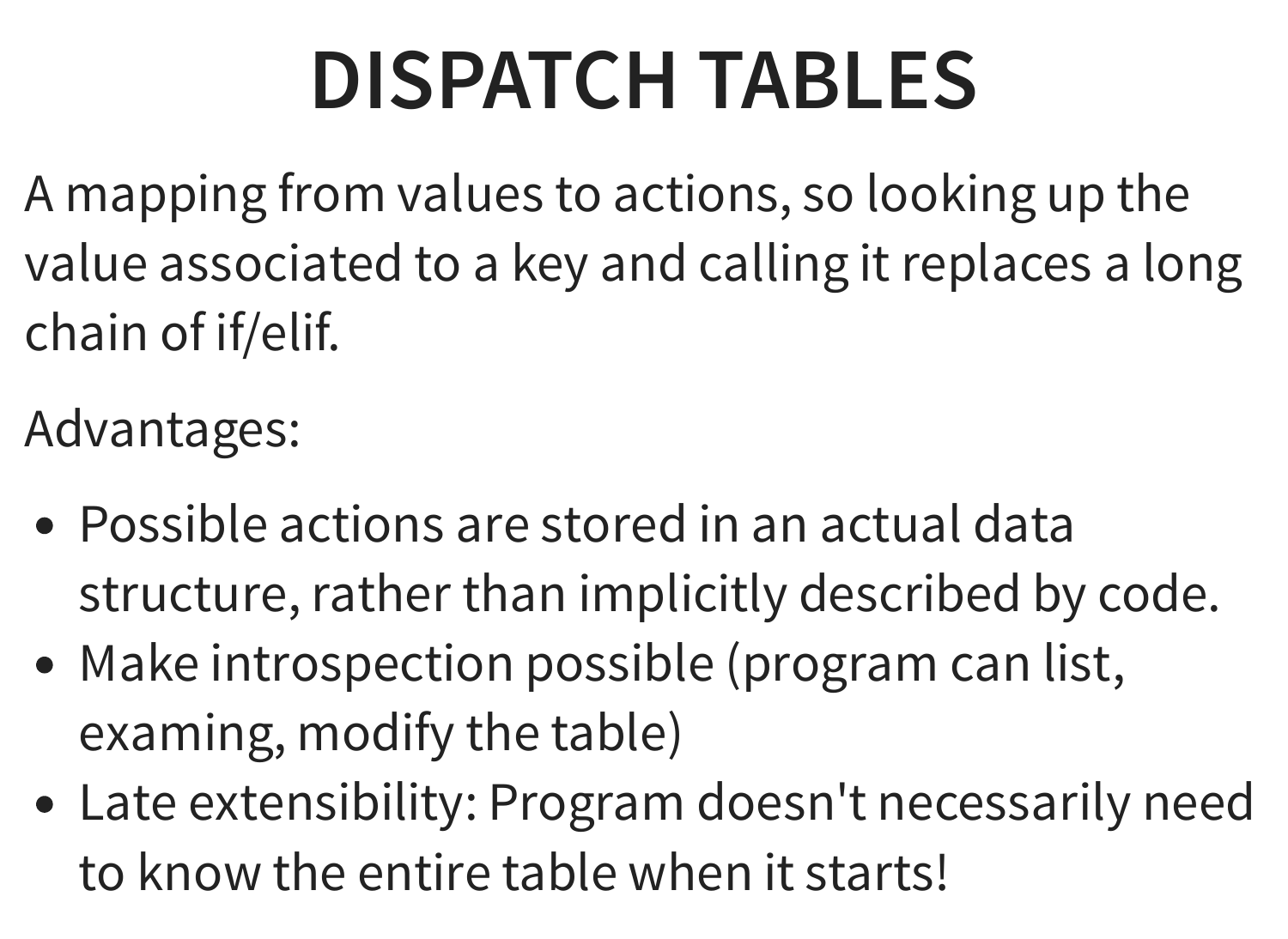## **TERMINAL**

Let's refactor our mini-terminal to perform each command through a function, and to use a dispatch table to decide which one to call.